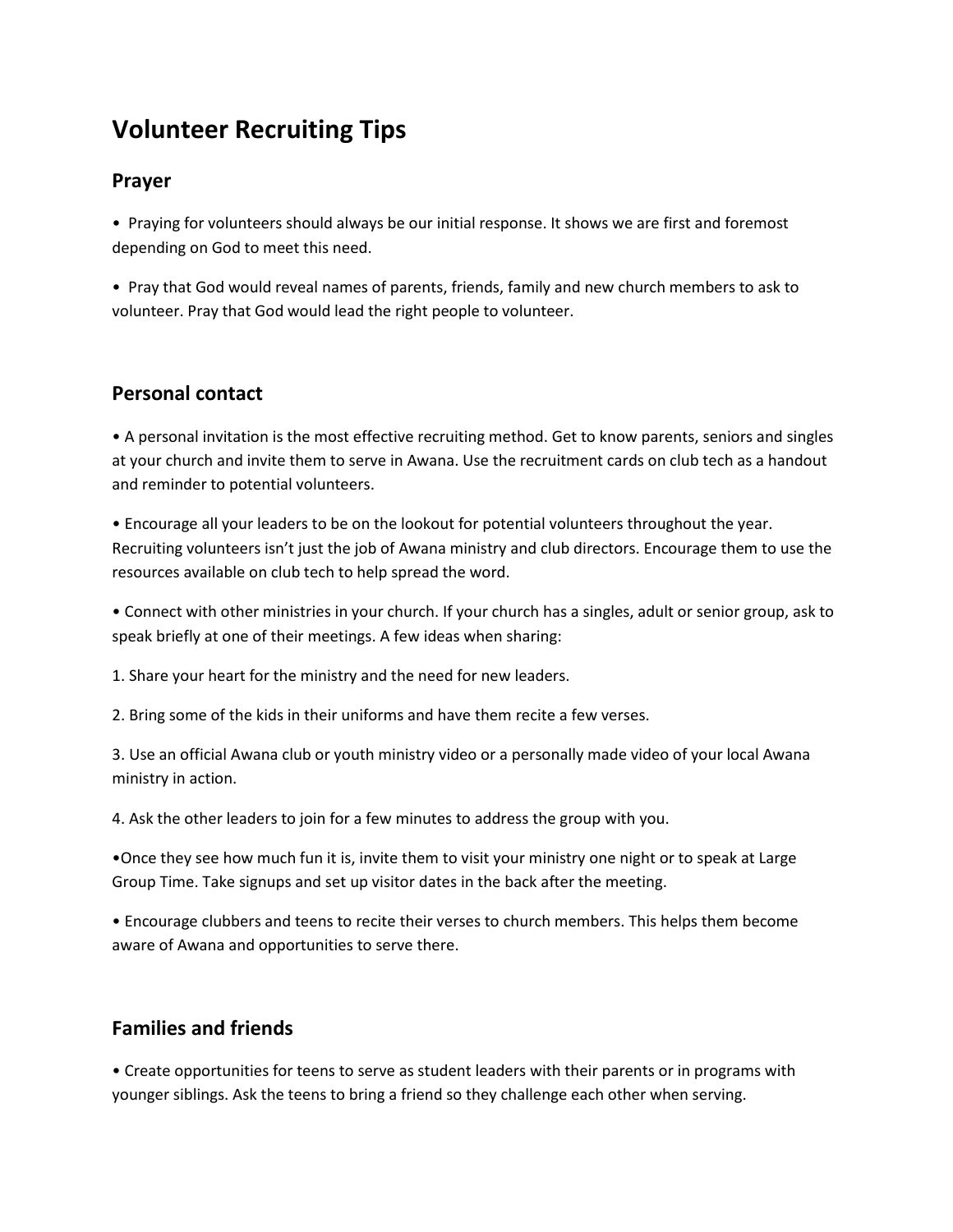• One way to get families and friends serving together in club is to first cast the vision, mission statement and goals of the ministry year.

• Have a "Spouse Day" or a "Best Friend Day" at your church. Invite spouses or best friends of your leaders to observe what goes on in your ministry. Invite them to get involved. Serving in Awana gives individuals more quality time with each other.

Recruitment of youth as student leaders

• When recruiting potential student leaders, be aware of your church's child protection policies. Always address invitations to parents, whether in person or by mail or email.

• Get to know the youth pastor and invite him to speak at Large Group Time. See if your T&T Ultimate Challenge group could attend one of the youth meetings. You'll build a bridge for the kids and strengthen the two ministries by bringing them together once in awhile. Meet with the youth pastor about any teens who show promise as future Awana club leaders or student leaders. Ask him to talk to them about serving in Awana clubs.

• When recruiting volunteers, try teaming up a teen with an empty nester of the same gender. Teens can be eager to help, and older adults can provide mentoring for them.

#### **Events**

• Make an announcement: Have your clubbers been given the opportunity to say their verses on stage during Sunday service? Ask your pastor if he'd be willing to let you have five to 10 minutes.

• Hold a parent night at the beginning of the ministry year and right before Christmas. At the end, invite parents to serve as leaders.

• Hold a ministry recruitment fair after weekend church services. Ask a few leaders and clubbers to wear their uniforms and help run your booth or an Awana decorative table. Use the following items from the Awana website to help: posters, videos, recruitment cards and role descriptions. Show your own church videos of Awana in action. Pass out candy, recruitment cards and your contact information. Provide a volunteer or visitor signup sheet.

• Some churches host an Awana fun fair at the start of the year where parents register their kids. This is a great time to connect with them and discern whether they'd make good leaders. Invite those who seem like good candidates to serve or check out one of your next ministry gatherings. Hand out your contact information or use the recruitment cards on awana.org.

• Another way to attract volunteers is to hold a potluck supper or dessert bar after church. Have clubbers and leaders in uniform to serve the food. At the end of the food line, set up a table with Awana ministry information and volunteer recruitment cards. Give each person a card that says the meal is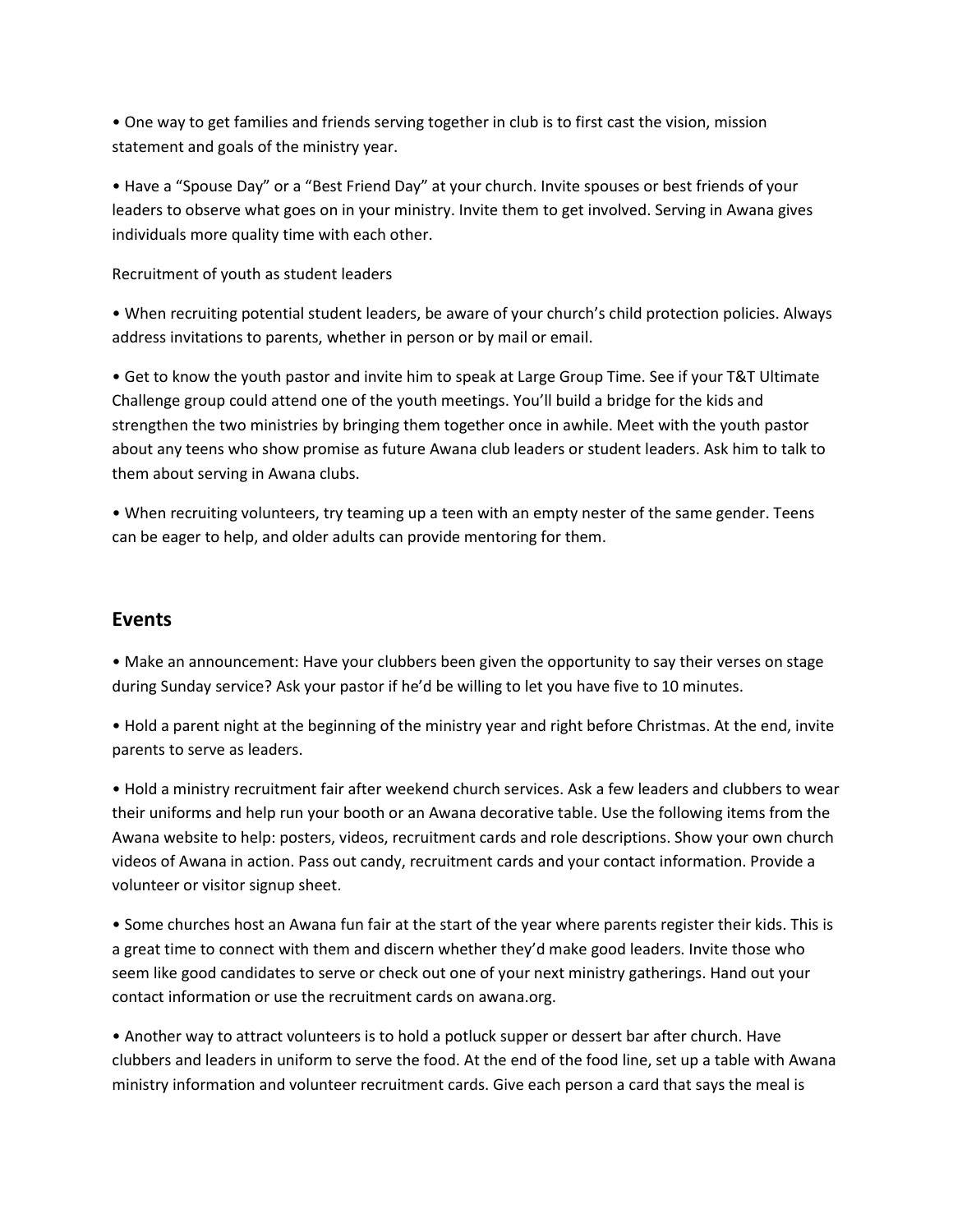"Courtesy of the \_\_\_\_\_\_\_\_\_\_ Church Awana ministry. Come join us as we train kids to know, love and serve Christ." Add your contact info at the bottom.

• Make your church aware of your ministry by celebrating My Church & Awana® Month™ each November. Have kids and leaders give testimonies about their time in Awana. Give an invitation to serve and set up a booth in the lobby where people can get more information or sign up. Visit the My Church and Awana Month page at awana.org for plenty of resources.

#### **Incentives**

• Reward leaders and secretaries with a gift for attracting new leaders to your Awana ministry.

• Recruit short term. Set a term of service of nine months. If volunteers know how long they'll serve, they may be more faithful in that term.

## **Selection of qualified volunteers**

It's important to lay out a simple plan and the proper steps for how recruitment will take place. Recruitment is such an important course of action that everyone assisting with it should follow the same steps. Following this list of procedures allows everyone to be treated equally.

Sample process:

- 1. Invite potential volunteer to serve.
- 2. Hold an informational meeting. Keep it to 30 minutes.
- 3. Complete volunteer application and child protection forms.
- 4. Interview with commander or director.
- 5. Check references.
- 6. Complete Awana Getting Started training.
- 7. Welcome aboard! It's that simple!

•Strive to fill the highest leadership position first. For example, if you need a director, the sooner you put that person in place, the better.

• Recruitment is an ongoing process. Even when you begin the new year, you may still find yourself short of approved leaders. Don't get discouraged. Keep praying, persevering and recruiting. Recruiting never feels done, but the reward is great in the lives of kids and families that you touch.